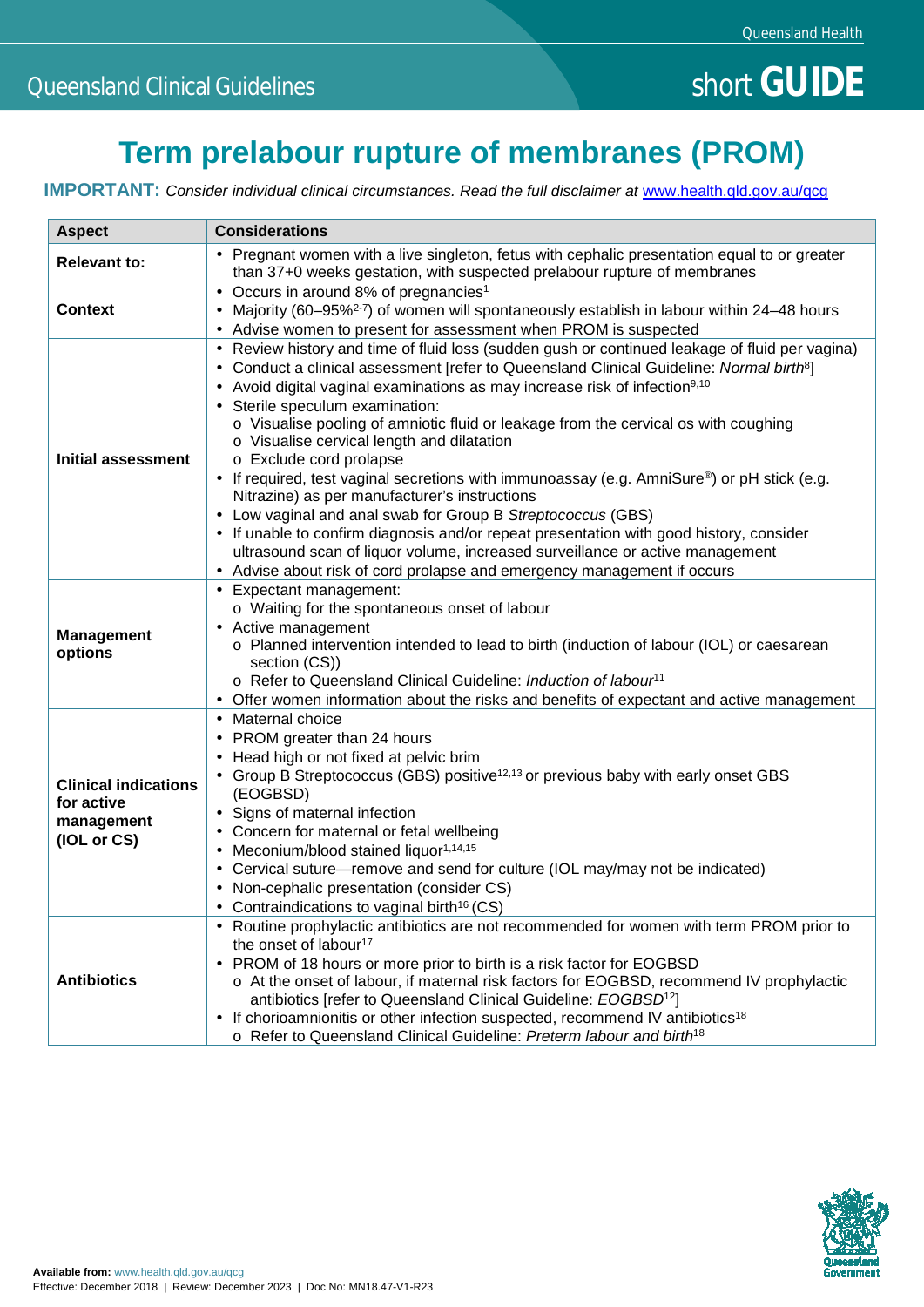### **Outcomes of active management compared to expectant management**

| *Active compared to expectant management <sup>19</sup>                                                                                                                                                                                                                                          | <b>Risk with active management</b> |
|-------------------------------------------------------------------------------------------------------------------------------------------------------------------------------------------------------------------------------------------------------------------------------------------------|------------------------------------|
| <b>Time from ROM to birth</b> (MD -10.10 hours; 95% CI -12.15 to -8.06; 9 trials n=1484)                                                                                                                                                                                                        | Decreased                          |
| Chorioamnionitis (RR 0.55; 95% CI 0.37 to 0.82; 8 trials, n=6874)                                                                                                                                                                                                                               | Decreased                          |
| <b>Caesarean section</b> (RR 0.84; 95% CI 0.69 to 1.04; 23 trials, n=8576)                                                                                                                                                                                                                      | No significant difference          |
| Maternal length of stay (MD -0.79 days; 95% CI -1.20 to -0.38; 2 trials, n=748)                                                                                                                                                                                                                 | Decreased                          |
| Positive maternal experience <sup>19,20</sup>                                                                                                                                                                                                                                                   | Mixed reports                      |
| Admission to neonatal/special care (RR 0.75; 95% CI 0.66 to 0.85; 8 trials n= 6179,)                                                                                                                                                                                                            | Decreased                          |
| Neonatal sepsis (definite or probable) (RR 0.73; 95% CI 0.58 to 0.92; 16 trials, n=7314)                                                                                                                                                                                                        | Decreased                          |
| Postpartum antibiotic use, pyrexia, endometritis, operative vaginal birth, primary<br>postpartum haemorrhage, caesarean section for fetal distress, uterine rupture, epidural<br>analgesia, cord prolapse, stillbirth, Apgar < 7 at 5 minutes, definite neonatal sepsis,<br>perinatal mortality | No significant difference          |
| Breastfeeding, postnatal depression, meningitis, respiratory distress syndrome,<br>necrotising enterocolitis, neonatal encephalopathy, disability at childhood follow-up                                                                                                                        | No data                            |

\*Generally low-quality evidence with significant heterogeneity; Of the 8615 women from 23 trials included in the analysis, 5042 are from one trial.

All trials included women with singleton pregnancy with PROM at 37 weeks or later. CI: confidence interval; MD: mean difference, n: number; RR: risk ratio

### **Expectant management**

| <b>PROM</b> an                    | <b>Consideration</b>                                                                                                                                                                                                                                                                                                                                                                                                                                                                                                                                                                                                                                                                                                                                                                                                                                                           |
|-----------------------------------|--------------------------------------------------------------------------------------------------------------------------------------------------------------------------------------------------------------------------------------------------------------------------------------------------------------------------------------------------------------------------------------------------------------------------------------------------------------------------------------------------------------------------------------------------------------------------------------------------------------------------------------------------------------------------------------------------------------------------------------------------------------------------------------------------------------------------------------------------------------------------------|
| Model of care                     | Individually, assess women when recommending at home or inpatient expectant care<br>$\circ$ There is limited high quality data about the safety of home versus inpatient care <sup>6</sup><br>Follow local protocols/criteria to determine suitability for model of care—if no local protocol,<br>for at home care, suggested criteria includes <sup>13</sup> :<br>o Maternal choice<br>o No clinical indications for active management<br>o Sufficient staffing and established systems for follow-up contact and advice<br>o Woman able to self-monitor for signs of infection and return to hospital<br>$\circ$ Home environment safe, supportive and conducive to monitoring and rest <sup>21</sup>                                                                                                                                                                        |
| <b>Maternal and fetal</b><br>care | Assess fetal movement and heart rate at initial contact <sup>22</sup><br>o Routine CTG not indicated until after 24 hours of PROM unless other risk factors<br>present <sup>23</sup><br>o Refer to Queensland Clinical Guideline: Intrapartum fetal surveillance <sup>23</sup><br>Avoid digital vaginal examinations <sup>13</sup> in the absence of contractions to reduce risk of<br>chorioamnionitis <sup>15</sup><br>Assess for signs/symptoms of infection<br>o Feeling unwell or flu-like symptoms<br>o Maternal temperature (37.5 °C or above)<br>o Offensive vaginal discharge or presence of meconium<br>o Uterine tenderness<br>o Maternal tachycardia (greater than 100 beats per minute (bpm))<br>o Fetal tachycardia (greater than 160 bpm)<br>o Maternal concern about fetal movements [refer to Queensland Clinical Guideline: Fetal<br>movements <sup>24</sup> |
| <b>Recommend</b><br><b>IOL</b>    | If labour not established by 24 hours of PROM advise women:<br>$\circ$ Risk of chorioamnionitis almost double after 24 hours (OR 1.77, 95% CI 1.27 to 2.47) <sup>15</sup><br>o Limited high level evidence about maximum duration of expectant management <sup>6</sup><br>If woman chooses longer than 24 hours of expectant management then:<br>o Advise return to hospital each 24 hours for fetal and maternal assessment<br>Recommend IOL if:<br>o Concern for maternal or fetal wellbeing<br>o Woman requests IOL                                                                                                                                                                                                                                                                                                                                                         |
| <b>Advise women</b>               | To report (and return to hospital if at home) concern about fetal movements or if signs of<br>infection (as above)<br>o Vaginal intercourse may be associated with increased risk of infection <sup>22</sup><br>o Showering or bathing is not associated with increased risk of infection <sup>22</sup><br>To avoid tampon use                                                                                                                                                                                                                                                                                                                                                                                                                                                                                                                                                 |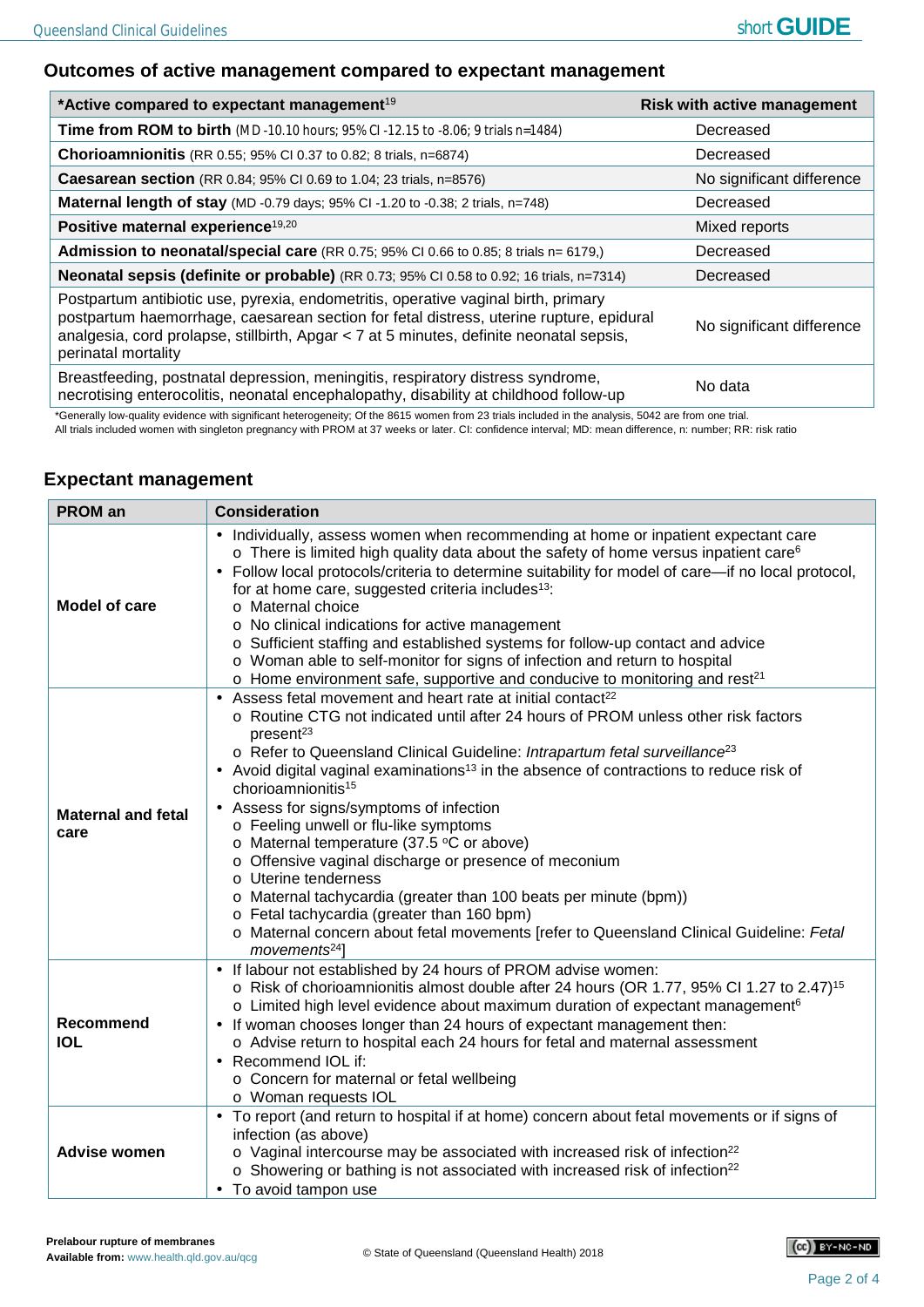## **Summary flowchart: Prelabour rupture of membranes at term**



Queensland Clinical Guideline**:** F18.47-1-V1-R23

membranes, **>:** greater than, **≥:** greater than or equal to

prelabour rupture of membranes, **QCG:** Queensland Clinical Guidelines, **RDS:** respiratory distress syndrome, **ROM:** rupture of